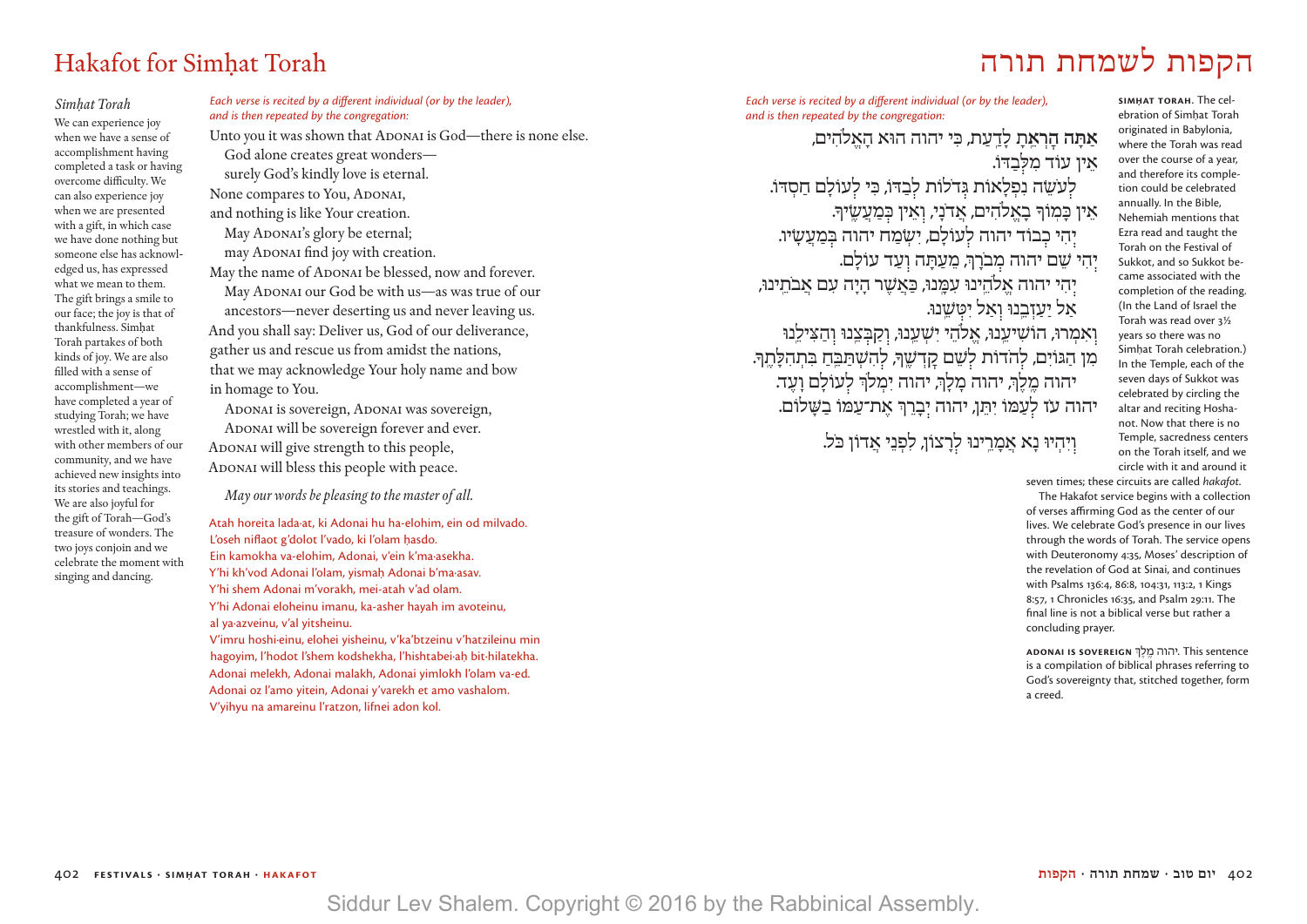## *The Torah Is Addressed to You* Jewish sources teach: Why is the Decalogue addressed in the singular "you"? Because approaching Sinai, the people Israel had become one in heart and one soul.

 Others teach: Why is the Decalogue addressed in the singular? Because each person understands the teachings of Torah according to his or her own powers and strength of soul.

 Yet others teach: Why is the Decalogue addressed in the singular? So that each person would think he or she alone in the whole world is responsible for studying, performing, and upholding all the words of the Torah.

#### *The ark is opened:*

As the ark was carried forward, Moses would say: ADONAI, rise up and scatter Your foes, so that Your enemies flee Your presence. Come into Your resting place, ADONAI, You and the ark, Your strength. Your priests will be clothed in righteousness; Your faithful shall be joyous. For the sake of David, Your servant, do not turn away from Your anointed. On that day it will be said: This is our God, in whom we placed our hope and who has come to our rescue; this is ADONAI in whom we placed our hope; let us rejoice and be glad in God's deliverance. Your sovereignty is everlasting; Your dominion endures in every generation. Surely, Torah shall go forth from Zion, and the word of God from Jerusalem.

Compassionate creator, may it be Your will that Zion flourish; build the walls of Jerusalem. For in You alone do we put our trust, transcendent sovereign God—master of all time. Va-y'hi binso·a ha-aron, vayomer moshe: kumah Adonai, v'yafutzu oyvekha, v'yanusu m'sanekha mipanekha. Kumah Adonai limnuhatekha, atah va-aron uzekha. Kohanekha yilb'shu tzedek, va-hasidekha y'raneinu. Ba-avur david avdekha, al tashev p'nei m'shihekha. V'amar bayom hahu, hineih eloheinu zeh, kivinu lo v'yoshi·einu, zeh Adonai kivinu lo, nagilah v'nism'hah bishuato. Malkhut'kha malkhut kol olamim, u-memshalt'kha b'khol dor vador. Ki mitziyon teitzei torah, u-d'var Adonai mirushalayim. Av ha-rahamim, heitivah virtzon'kha et tzivon, tivneh homot verushalayim. Ki v'kha l'vad batahnu, melekh el ram v'nisa, adon olamim.

#### *The ark is opened:*

**וַ יְ הִ י בִּ נְ סֽ ֹ ֹ עַ הָ אָ רן**, וַ יּֽ ֹאמֶ ר מֹשֶׁ ה, ֿקוּמָה יהוה, וְיָפֶצוּ איִבֵיךְ, וְיָנֶסוּ מִשַׂנְאֵיךְ מִפָּנֵיךְ. קוּמֵה יהוה לִמְנוּחַתֵּךְ, אַתַּה וַאֲרוֹן עָזֶךָּ. ֹכּהֲ נֶ ֽיָך יִ לְ בּ שׁוּ צֶ ֽדֶ ק, וַ חֲ סִ ידֶ ֽ יָך י רַ נֵּ ֽנוּ. בַּעֲבוּר דִּוִד עַבְדֶּךָ, אַל תַּשֵׁב פִּנֵי מִשִׁיחֵךָ. ואמר בּיּוֹם ההוּא, הנַה אלֹהינוּ זה, קוּינוּ לוֹ ויוֹשִׁיעַנוּ, זֶ ה יהוה קִ וִּֽ ינוּ לוֹ, נָ גִֽ ילָ ה ו נִ שְׂ מ חָ ה בִּ ישׁוּעָ תוֹ. מַלְכוּתְךּ מַלְכוּת כְּל־עֹלָמִים, וּמֶמְשַׁלְתְּךָ בְּכָל־דּוֹר וָדֹר. כִּי מִצִיּוֹן תִּצֵא תוֹרה, וּדְבַר יהוה מִירוּשַׁלִים.

**אַ ב הָ רַ חֲ מִ ים**, הֵ יטִֽ יבָ ה בִ רְ צוֹנ ָך אֶ ת־צִ יּוֹן, תִּ בִנה חוֹמוֹת יְרוּשָׁלִים. כִּ י ב ָך לְ בַ ד בָּ טָ ֽ חְ נוּ, מֶ ֽ לֶ ְך אֵ ל רָ ם ו נִ שָּׂ א, אֲ דוֹן עוֹלָ מִ ים.

וַ יְ הִ י בּ ִ נְ סֽ ֹעַ **forward ried-AS THE ARK WAS CAR-**הארן. Numbers 10:35. In its biblical context the verse describes the ark, which accompanied the Israelites in their battles. The liturgy's arrangement of the series of verses here implies something slightly different. It is the Torah—placed in the synagogue's ark that constitues the divine strength. When the Divine is present amidst our study and observance of Torah, redemption is possible. The verses that follow in this section are taken from Psalm 132:8–10, Isaiah 25:9, and Psalm 145:13.

 Isaiah . וּ�ִ י מִ וּ� ִ יּ ֹ�ן **Zion from** 2:3. The prophet dreams that all humanity will be instructed by God's teachings.

#### **compassionate creator**

ים. This opening phrase is added to the biblical verse, Psalm 51:20 ("May it be Your will . . . walls of Jerusalem"), as is the concluding sentence ("For in You alone . . .").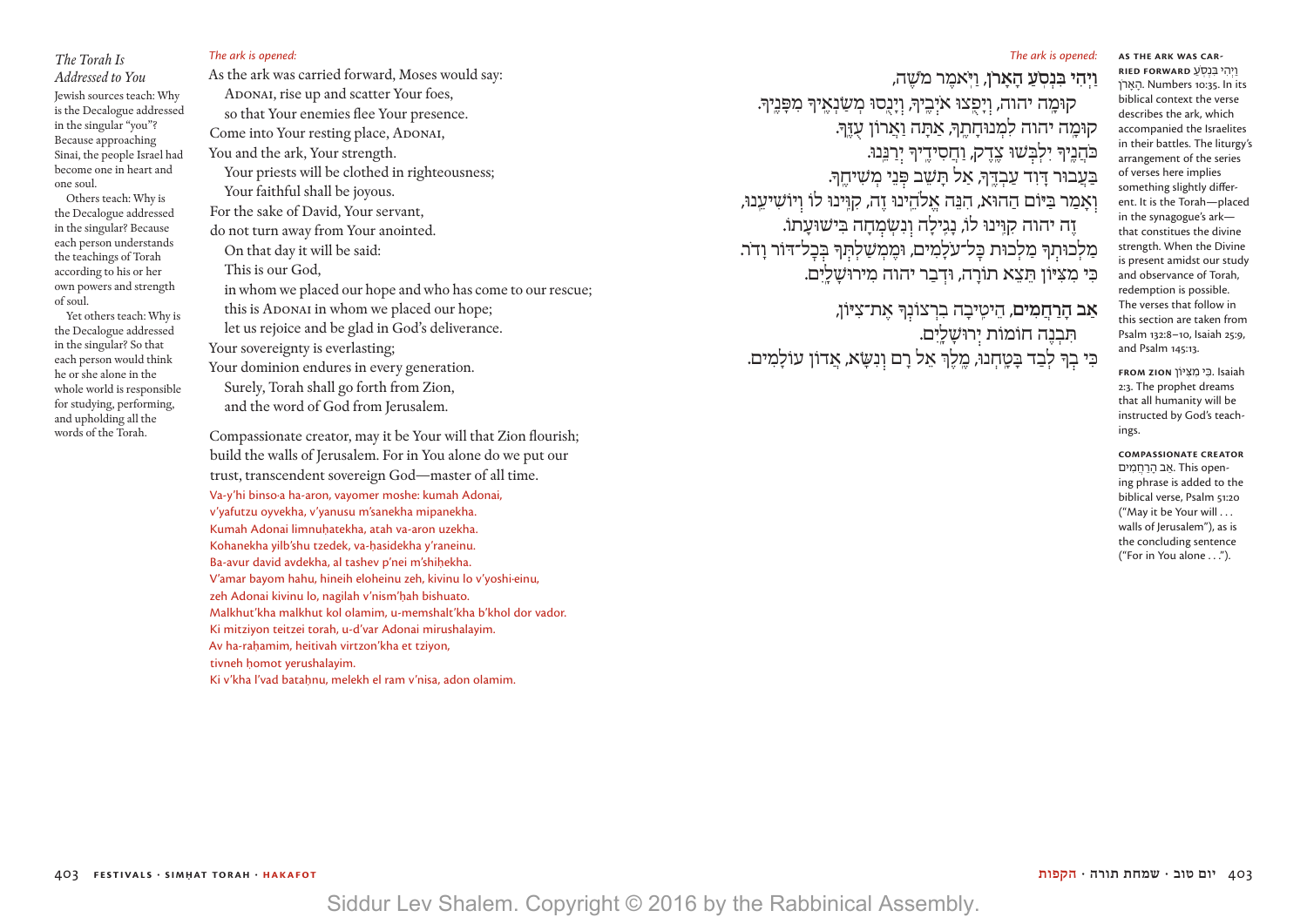*Suggested Songs for the Third Hakafah* 

*third Hakafah:*

May the one who is pure and upright save us.

May the one who reads our minds save us.

May the one clothed in righteousness answer us in the time of our calling.

Yodei<sub>a</sub> mahashavot, hoshi<sub>ah na.</sub> Kabir v'na·or, hatzlihah na.

Loveish tz'dakot, aneinu v'yom koreinu.

May the one who is supreme and radiant grant us success.

in the hour of our calling.

Tov u-meitiv, aneinu v'yom koreinu.

Zakh v'yashar, hoshi·ah na. Homeil dalim, hatzlihah na.

*fourth Hakafah:*

May the one who has compassion for the poor grant us success. May the one who is good and does what is good answer us

# וְשָׂמַחְתָּ בְּחַגֵּך*ּ*,

והֵיִּית**ָ** אַרְּ שַׂמֵחַ.

You shall rejoice in your festival, and you shall be truly joyful. V'samahta b'hagekha v'hayita akh samei∙akh.

—Deuteronomy 16:14–15 (*adapted*)

# טוֹב ֹל הדוֹת לַ יהוה, וּלְזַמֵּר לְשָׁמִךְ עֵלְיוֹן. לְהַגִּיד בַּבִּקֶר חַסְדֵּךּ ואמוּנתךּ בּלילוֹת.

It is good to thank You, ADONAI, to sing Your praise, exalted God; to speak of Your love each morning, and of Your faithfulness at night. Tov l'hodot ladonai, u-l'zamer l'shimkha elyon. L'hagid baboker hasdekha ve-emunat'kha baleilot. —Psalm 92:2–3

## הוֹשֵׁיעַה אֶת־עַמֵּךְ וּבַרֵךְ את־נחלתף וּרעַם ונשׂאם עד העוֹלם. Deliver and bless this people, whom You have made Your own; shepherd them and exalt them forever. Hoshi∙ah et amekha u-vareikh et nahaletkha, u-r'eim

v'naseim ad ha-olam. —Psalm 28:9

*Suggested Songs for the Fourth Hakafah*  קוֹל רִנְה וישׁוּעָה בֵאהלי צַדִּיקִים, יְמִין יהוה עשׂה חיל.

May the song of joy and triumph ring out in the tents of the righteous, as ADONAI's right arm is raised as an army. Kol rinah vishuah b'oholei

tzadikim; y'min Adonai osah hayil. — Psalm 118:15

אָשָׂא עִינִי אַל ההרים, מַאין יִבֹא עזרי. עזרי מעם יהוה ָעֹשׂה שַׁמִים וַארץ.

I lift my eyes to the mountains; from where will my help come? My help comes from ADONAI, creator of heaven and earth. Esa einai el he-harim, mei-ayin yavo ezri. Ezri mei-im Adonai oseih shamayim va-aretz. —Psalm 121:1–2

# הֲ שִׁ יבֵ ֽנוּ יהוה אֵ לֶ ֽיָך ונשׁוּבה, חדש ימינוּ

**ז**ַר וישׁר, הוֹשיעה נ**ּ**א. **ח**וֹמֵ ל דַּ לִּ ים, הַ צְ לִ יחָ ה נָ א.

טוֹב וּמֵטִיב, עֲנֵנוּ בִּיוֹם קַרְאֵנוּ.

**יוֹדֵעַ מַחֲשָׁבוֹת, הוֹשִׁיעַה נַּא.** כַּבִּיר וְנָאוֹר, הַצְלִיחָה נָא.

לוֹבֵשׁ צִדַקוֹת, עֲנֵנוּ בִּיוֹם קַרְאֵנוּ.

כִּקֱדֶם. Turn us toward You, ADONAI, and we will return to You; make our days seem fresh, as they once were. Hashiveinu Adonai eilekha v'nashuvah, hadeish vameinu k'kedem.

—Lamentations 5:21

*All the Sifrei Torah are removed from the ark and carried by members of the community in seven circuits (hakafot) through the sanctuary. After each hakafah, it is customary to dance with the Torah scrolls while singing. Additional songs can be found on pages 82 and 213.*

# *First Hakafah:*

ADONAI, please save us.

Ana Adonai, hoshi∙ah na. Ana Adonai, hatzlihah na.

ADONAI, please grant us success.

Ana Adonai, aneinu v'yom koreinu.

ADONAI, please answer us in the hour of our calling.

**אָ** נָּ א **יהוה,** הוֹשִֽׁ יעָ ה נָּ א. **אָ** נָּ א יהוה, הַ צְ לִ יחָ ֽ ה נָ א. אָנָּא יהוה, עֲנֵנוּ בְּיוֹם קַרְאֵנוּ.

**א**להי הרוּחוֹת, הוֹשִׁיעָה נַּא. בּוֹחֵן לִבְבוֹת, הַצְלִיחֶה נָא.

*Suggested Songs for the First Hakafah* 

> תּוֹרה צוּה לנוּ מ*ֹש*ֶה, מוֹרשׁה קהלת יעקב.

Moses commanded the observance of Torah; it is the inheritance of the community of Jacob. Torah tzivah lanu moshe, morashah k'hilat yaakov.

—Deuteronomy 33:4

דּוד מלך*י ישׂרא*ל חי וקים! David, King of Israel, lives! David melekh yisrael hai v'kayam!

הבאנוּ שלוֹם עליכם. We have welcomed you in peace. Heiveinu shalom aleikhem.

*Suggested Songs for the Second Hakafah* 

עם ישׂראל חי.

**גּוֹאֵל חָזָק, עֲנֵנוּ בְּיוֹם קַרְאַנוּ.** May the God of the breath of life save us. May the judge of our intentions grant us success. May the mighty redeemer answer us in the hour of our calling. Elohei ha-ruhot, hoshi∙ah na. Bohein l'vavot, hatzlihah na. Go·eil hazak, aneinu v'yom koreinu.

*Second Hakafah:*

**דּ**וֹבֵ ר צ דָ קוֹת, הוֹשִֽׁ יעָ ה נָּ א. **הָ** דוּר בִּ לְ בוּשׁוֹ, הַ צְ לִ יחָ ֽ ה נָ א. **וָהִיק וְחָסִיד, עֲנֵנוּ בְּיוֹם קַרְאֵנוּ.** 

May the one who proclaims righteousness save us. May the one clothed in majesty grant us success. May the loving and kind Ancient One answer us in the hour of our calling. Doveir tz'dakot, hoshi∙ah na. Hadur bilvusho, hatzlihah na. Vatik v'hasid, aneinu v'yom koreinu.

The people Israel lives on! Am yisrael hai. וּשָׁ *אַ*בְתֵּם מֵיִם בְּשָׂשׂוֹן ממּ עיני הישוּעה. Joyfully shall you draw

water from the wells of redemption. U-shavtem mayim b'sason mi-mainei ha-y'shuah.  $\equiv$ Isaiah 12:2

סמו טוֹב וּמזִּל טוֹב יהא ינוּ וּלכל־*יש*ׂראל! May a good sign and good fortune be ours and all of Israel's! Siman tov u-mazal tov y'hei lanu u-l'khol yisrael!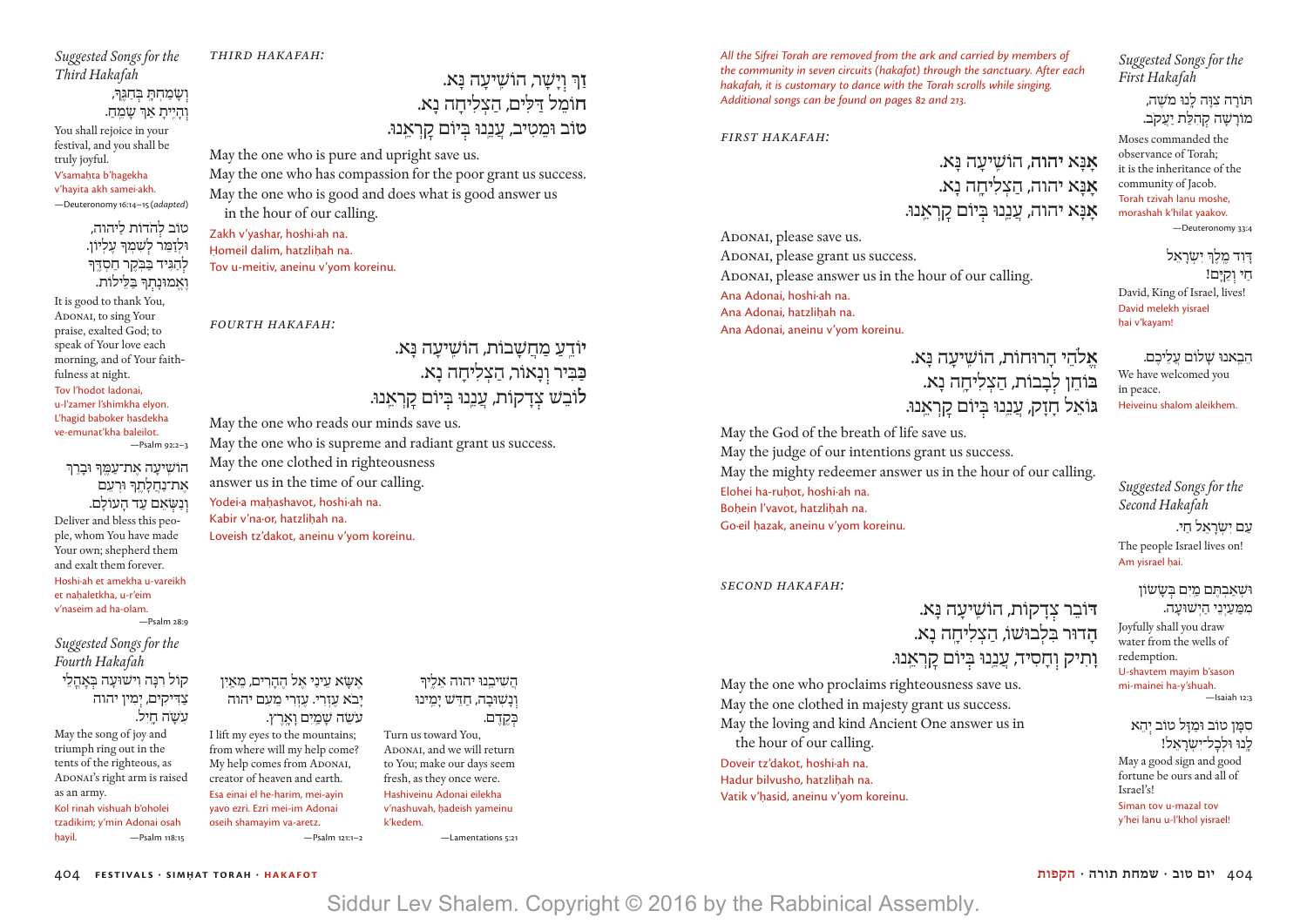v'dabeik libeinu b'mitzvotekha, v'vaheid l'vaveinu l'ahavah

u-l'yirah et sh'mekha, v'lo nevosh v'lo nikalem, v'lo nikashel l'olam va-ed.

*Suggested Songs for the Seventh Hakafah* 

לֹא ישָׂא גוֹי אל גּוֹי חרב, ולא ילמדוּ עוֹד מלחמה. Nation shall not lift up sword against nation, neither shall they learn war

anymore.

Lo yisa goy el goy herev, v'lo yilm'du od milhamah.

וְהָאֵר עֵינֵינוּ בִּתוֹרָתֵךּ, וֹדַבֵּק לִבֵּנוּ בִּמִצְוֹתֵיךָ, יַחֵד לִבָּבֵנוּ לִאַהֲבָה וּלִיראה את־*שׁ*מִרּ, ולא נבוש ולא נכלם, וְלֹא נִכַּשֶׁל לְעוֹלַם וַעֲד. Enlighten our eyes with Your Torah; attach our hearts to Your mitzvot; unify our hearts to love and revere Your name so that we never lose hope, never be ashamed, and never fail. V'ha·eir eineinu b'toratekha,

—Isaiah 2:4

לשנה הבאה בירוּשלים! Next year in Jerusalem! La-shanah haba·ah birushalayim!

*Additional songs may be found on pages 82 and 213.* *seventh Hakafah:*

**קָ** דוֹשׁ ו נוֹרָ א, הוֹשִֽׁ יעָ ה נָּ א. **רַ** חוּם ו חַ נּוּן, הַ צְ לִ יחָ ה נָ א. **שׁ**וֹמֵ ר הַ בּ רִ ית, עֲ נֵ ֽנוּ ּב יוֹם קׇ רְ אֵ ֽ נוּ.

May the holy awe-inspiring one save us. May the one who is compassionate and loving grant

 us success. May the one who keeps the covenant answer us in the hour of our calling. Kadosh v'nora hoshi∙ah na.

Rahum v'hanun, hatzlihah na. Shomer ha-b'rit, aneinu v'yom koreinu.

> **תּ**וֹמֵ ְך תּ מִ ימִ ים**,** הוֹשִֽׁ יעָ ה נָּ א. תּקיף לעד, הצליחה נא. תָּמִים ב*ִּמַעֲשָׂיוּ, עֲבֵנוּ בְּיוֹם קַרְאֵנוּ.*

May the one who is the support of the innocent save us. May the one whose strength is eternal grant us success. May the one who acts uprightly answer us in the hour of our calling. Tomeikh t'mimim, hoshi∙ah na. Takif la·ad, hatzlihah na.

Tamim b'ma·asav, aneinu v'yom koreinu.

*In the evening we read from one Torah scroll; all of the other Sifrei Torah are returned to the ark.*

*In the morning we read from three Torah scrolls; all of the other Sifrei Torah are returned to the ark.*

*At all times, the Torah Service continues with Sh'ma on page 325.*

*fifth Hakafah:*

**מֵלֵךְ עוֹלָמִים, הוֹשֵׁיעַה נָּא. נְאוֹר וְאַדִּיר, הַצְלִיחֲה נָא. ס**וֹמֵ ְך נוֹפ לִ ים, עֲ נֵ ֽנוּ ּב יוֹם קׇ רְ אֵ ֽ נוּ. *Suggested Song for the Fifth Hakafah* 

*Mipi El, a suggested song for the Fifth Hakafah, may be found on page 365.*

May the eternal Sovereign save us. May the one who is radiant and glorious grant us success. May the one who upholds the falling answer us in the hour of our calling. Melekh olamim, hoshi∙ah na. Na·or v'adir, hatzlihah na. Somekh noflim, aneinu v'yom koreinu.

## *sixth Hakafah:*

**עוֹזר ד**ּלים, הוֹשִׁיעָה נַּא. פּוֹדֶה וּמַצִ*ּיל, הַצְלִיחַה נָא.* צוּר עוֹלִמים, עננוּ בִּיוֹם קראנוּ.

May the one who helps the weak save us. May the one who redeems and rescues grant us success. May the eternal protector answer us in the hour of our calling. Ozer dalim, hoshi∙ah na. Podeh u-matzil, hatzlihah na. Tzur olamim, aneinu v'yom koreinu.

*Suggested Songs for the Sixth Hakafah* 

אלה חמדה לבּי, חוּסה נא ואל נא תתעלם. These did my heart desire. Have mercy, please, and please do not ignore my plea.

Eileh ham'dah libi. Husah na v'al na titaleim. —Eleazar Azikri (*adapted*)

מזהר לִרּוּוּ .<br>עבדר באמת Purify our hearts that we may truly serve You. V'taheir libeinu l'ovd'kha be-emet.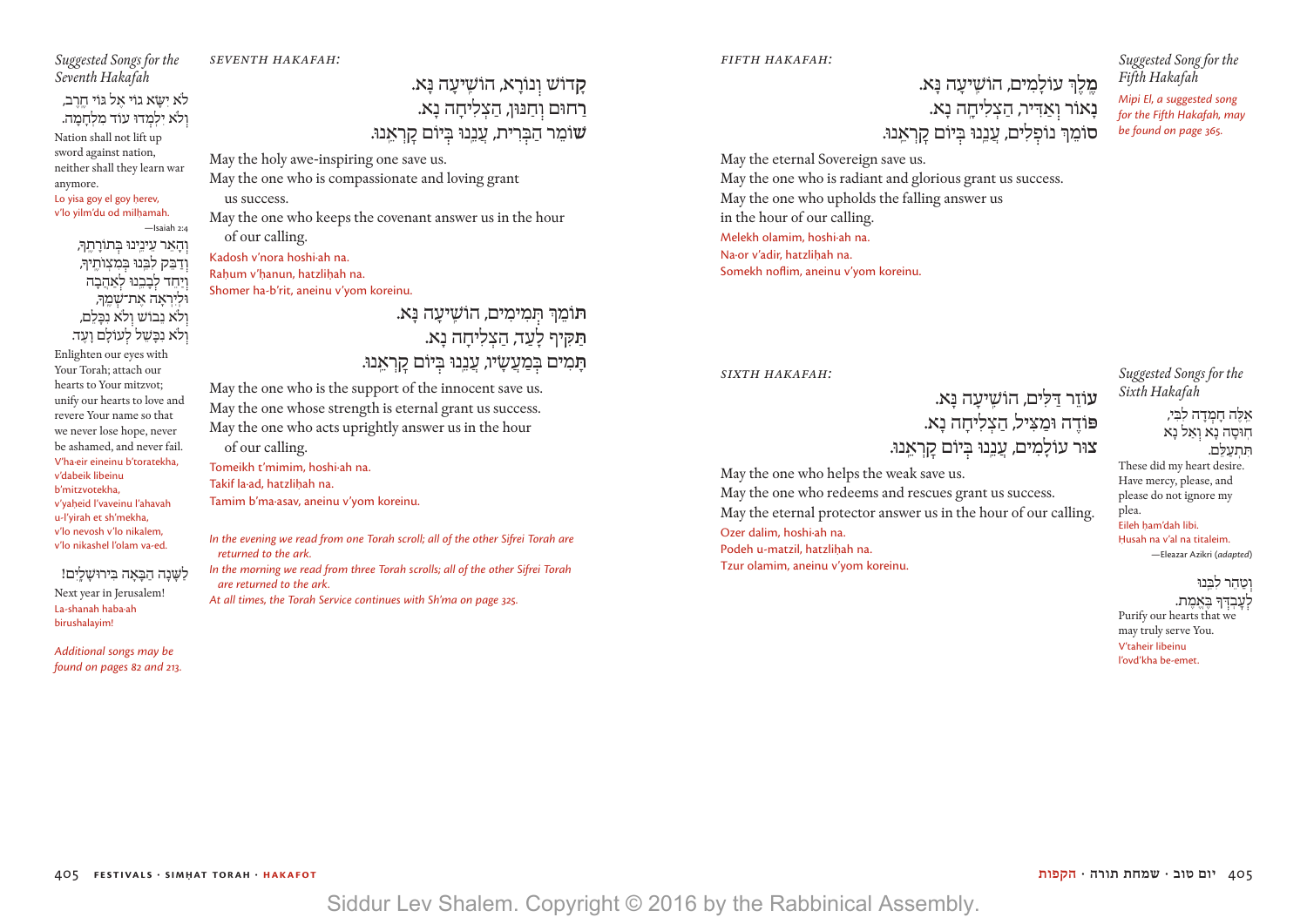# to \_\_\_\_\_\_\_\_,

*The Circle* Our lives are spiral staircases: we come back again and again to the same positions in the circle, but we now have a different view and perspective on where we have been. We read the end of the Torah and immediately start reading again from the beginning. Torah is an endless sea, constantly revealing new aspects of itself. *Upon calling upon the Hatan Torah or the Kallat Torah:* which fills our days

# *the bride or groom of the torah*

With the permission of the great mighty and awe-inspiring God, I lift my voice in song and celebration, to praise the one who dwells in resplendent brilliance, and who has granted us life, sustained us in awe-inspired purity, and enabled us to reach this joyous day, Simḥat Torah. It is a day that celebrates the Torah, which brings joy to the heart and provides light for the eyes,

and increases the strength of those who love her and observe her commandments and preachings. May it be the will of the Almighty to grant life and kindly love, a wreath and crown,

chosen to conclude the reading of the Torah.

Come up, come up, come up, \_\_\_\_\_\_\_, Ḥatan (groom) / Kallat (bride) HaTorah. Through the merit of this act may God, whom we revere, grant you the privilege to see your children and your children's children studying Torah. Come up\_\_\_\_\_\_\_\_, Hatan (groom) / Kallat (bride) HaTorah.

# **חֲ תַ ן**\**כַּ לַּ ת תּוֹרָ ה**

*Upon calling upon the Hatan Torah or the Kallat Torah:* 

**מֵ ר שׁוּת** הָ אֵ ל הַ גָּ דוֹל הַ גִּ בּוֹר ו הַ נּוֹרָ א אָפִתְח פּי בַּשׁירה וּבזמרה, להוֹדוֹת וּלִהלּל לדר בּנהוֹרא, שֶׁהֶחֱיָנוּ וְקִיָּמֶנוּ בִּיִרְאָתוֹ הַטָּהוֹרָה, וְהִגִּיעֲנוּ לִשְׂמֹחַ בְּשָׂמְחַת הַתּוֹרַה, הַמְשַׂמֵּחֵת לֵב וְעֵינַיָם מְאִירַה, המארכת ימים וּמוֹסִפַת גִּבוּרה לְאֹהֲבֵיהַ וּלְשׁוֹמְרֵיהַ בִּצְוּוּי וְאַזְהַרָה. וּבְבֶן יְהִי רַצוֹן מִלְפְנֵי הַגִּבוּרַה לָתֶת חַיִּים וַחֱסֶד וְנֵזֶר וַעֲטַרַה

ל *\_\_\_\_\_\_* בֵּן\בַּת *\_\_* הַנִּבְחַר\הַנִּבְחֱרֵת לְהַשָּׁלִים הַתּוֹרה.

עמֹד עִמֹד עַמֹד\עַמִדי עִמִדי עִמִדי  $\frac{1}{2}$ בֶּן\בַּת  $\frac{1}{2}$ חֲתַן\כַּלֵת הַתּוֹרַה, וּבְשָׂכַר זֶה תִּזְכֶּה\תִזְכֵּי מֵאל נוֹרָא לִרְאוֹת בַּנִים וּבְנֵי בַנִים עוֹסְקִים בַּתּוֹרַה. יעמֹד\תּעמֹד  $\sim$  בו\בת  $\sim$ חתו\כּלת התּוֹרה.

**The Torah Reading**. It is unusual for the Torah to be read at an evening service; Simhat Torah is a marked exception to the rule. Various customs define the reading of the Torah on the night of Simhat Torah. A Hasidic custom is to read verses from each of the five books. Some congregations read the last chapter of Deuteronomy and then the first chapter of Genesis, as is the custom for the morning Torah reading. Others read three *aliyot* from the beginning of the last *parashah* in the Torah, *V'zot Ha-B'rakhah*, (Deuteronomy 33). Most congregations honor the person who has the last *aliyah* in Deuteronomy and the one who has the first *aliyah* in Genesis. Typically, this is done on the morning of Simhat Torah, but some congregations follow this custom at the evening service.

One custom honors an elder in the congregation with the last *aliyah* in Deuteronomy, the completion of the reading of the Torah. In a similar vein, a youth is honored with the first *aliyah* of Genesis. Some alternate the honors between genders.